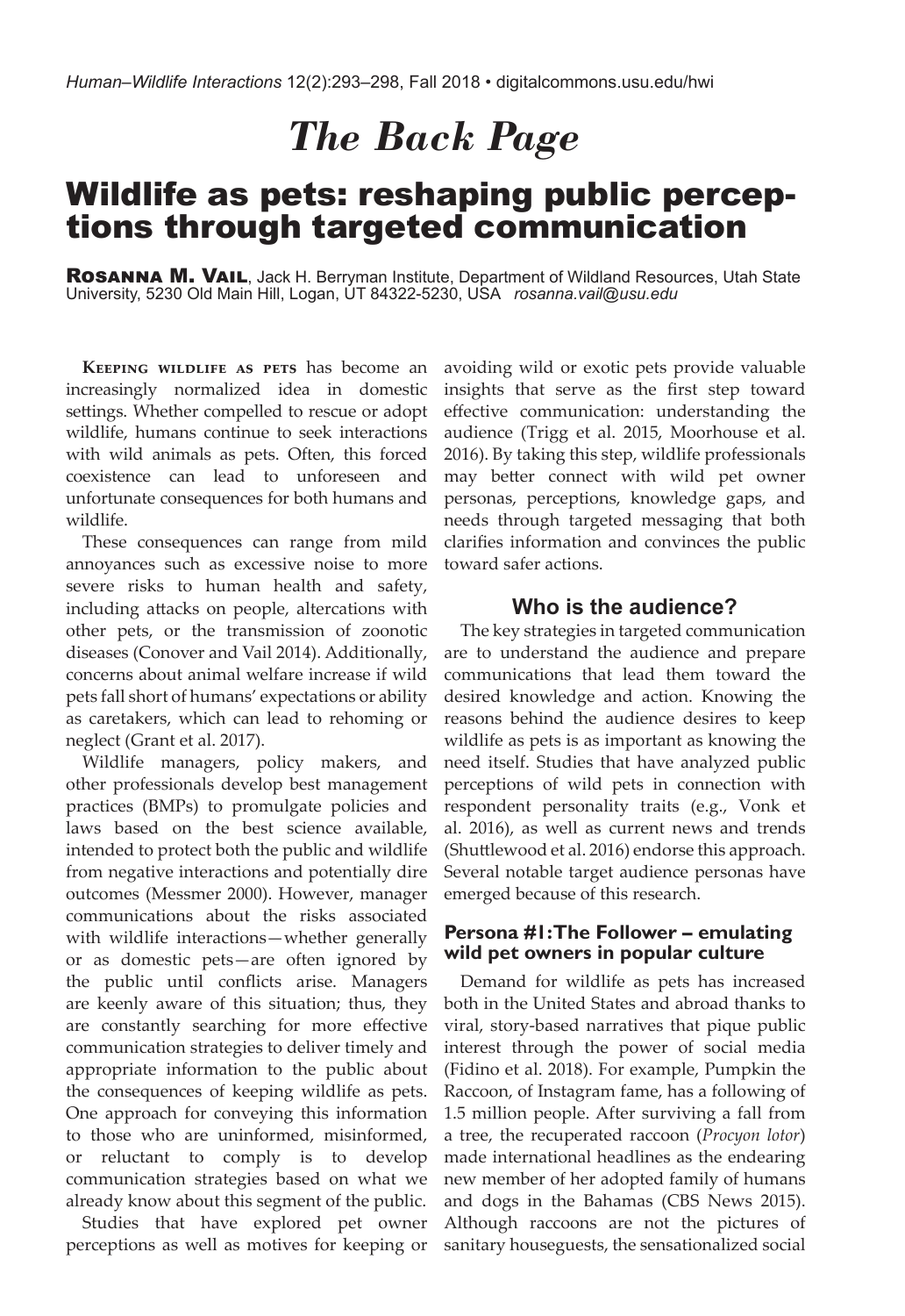media personality—heavily influenced by her human owner's personality—depicted life with wildlife through a lighthearted lens. Social media followers are only exposed to selected content, which normalizes wildlife as a participatory member of the family. Thus, a wild pet becomes a welcomed form of entertainment that people desire to follow and emulate. Fictional characters such as Ranger Rick, another beloved raccoon, also contribute to the wild animals in popular culture phenomenon (https://rangerrick.org).

In the world of cinema, captivated audiences have exhibited what is termed the Harry Potter effect—a desire to keep wild-caught owls as domestic pets—after the release of movies and books of the same name (Nijman and Nekaris 2017). Demand for the trade of owls as pets in Indonesia has increased to the point that conservation efforts are needed to protect less abundant species if the trend continues (Nijman and Nekaris 2017). While audiences may be excited to have a pet well-known in stories of wizardry, there is an emerging disconnect between public following of popular culture and its unintended consequences to wildlife.

#### **Persona #2: The Hero – rescuing and adopting helpless, injured wildlife**

Among the most compelling reasons to keep wildlife as pets is to rescue an injured animal and provide it with an improved quality of life and a good home—the human's home. In the early 2000s, a woman rescued a baby feral hog (*Sus scrofa*) whose mother had been killed. The new household pet, aptly named Babe, lived the life of a domestic dog in an outdoor kennel. When she grew larger, Babe attempted an escape by charging past the woman's teenage daughter during feeding. Fortunately, the feral hog only escaped into the enclosed backyard, and no humans or wildlife were injured (A. Sambueno, resident, personal communication). This is not always the case with so-called rescued wildlife in domestic settings, and many pet owners are not prepared for the possibility and likelihood of wild pet-induced danger (Trigg et al. 2015).

Situations of humans helping wildlife-turnedpets that end without incident can create a false sense of security for humans. Often, the goal of saving injured or helpless wildlife overshadows the reality that the wild animal may, at a certain point, no longer be helpless. On the other hand, this audience may not be cognizant that their rescue attempts, while safe enough for humans, may be harmful to wildlife. Upon finding wildlife that appears to be abandoned and helpless, especially baby animals, humans will touch or move them to a perceived safer location or go in search of its mother (http:// www.wildawareutah.org). For this public demographic, rescuing wildlife—whether in idea or actuality—often overrides potential dangers to personal health and safety or to the animal. This demonstrates the knowledge gap between wanting to help wildlife and being aware of appropriate practices, methods, or resources to achieve the goal.

#### **Persona #3: The Individual – reinforcing image or status with wild pets**

People who seek wild or exotic pets may be motivated by the need to express their individuality or uniqueness to stand out from the crowd, as the pet often becomes symbolic of its owner's self-image or perceived social status (Veevers 2016). This audience may utilize pets as facilitators for increased social interaction; pets also can serve as the individual's preferred companions in place of interaction with other humans (Veevers 2016).

Many people identify with certain attributes of exotic species but remain unaware of how the species will behave in captivity or the ethical responsibilities built into meeting the animal's physical or other needs. Often, this audience holds misguided expectations of the experience of owning an exotic pet, unprepared with the information, ability, or willingness to carry through with proper care on a permanent basis (Grant et al. 2017). This can lead to neglect or abuse of the exotic animal or increased abandonment in animal shelters that struggle to care for or place the pet in another home.

Part of the exotic pet owner knowledge gap may stem from lack of information or receiving misinformation or false advertising from exotic pet retailers (Warwick et al. 2018). State laws often specify which species are allowed as pets and require owners to obtain exotic pet permits, but pet owner perceptions and preparedness remain difficult if not impossible to fully assess. This demographic of pet owner may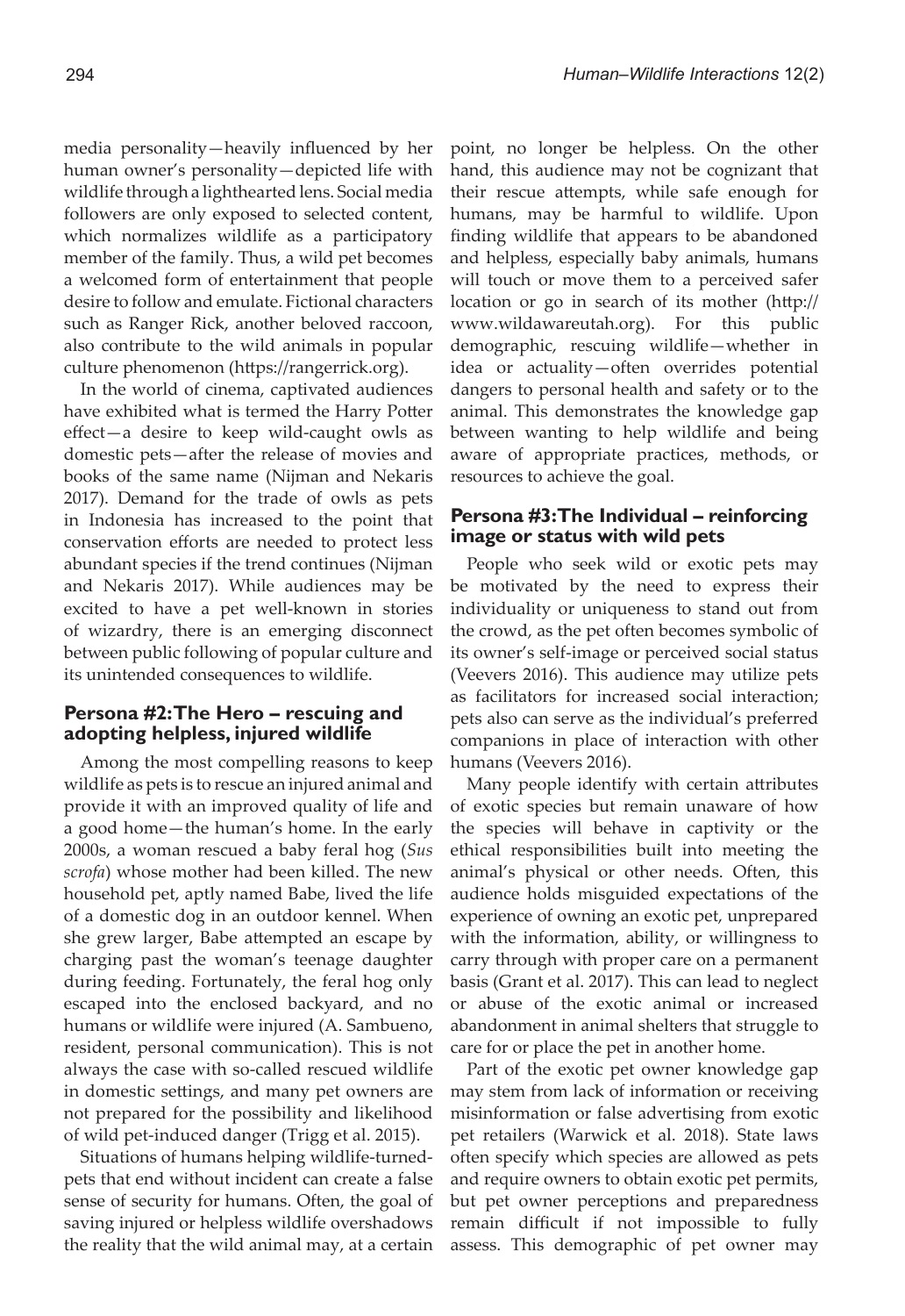

**Figure 1.** Comparison of the factors influencing audience actions and outcomes relating to wildlife as pets. Strategic technical communication along with research and wildlife laws work to develop a process of information to action (left) that is more beneficial than an alternative process heavily influenced by perception and unreliable content (right).

not understand the commitment or gravity of keeping their chosen wild pet, or they may renege on their commitment when the going gets tough or they begin to lose interest.

#### **Targeted communication strategies**

Wildlife managers, particularly those with communication expertise, need to continue bridging the gap between the public's desires for wild pets and the necessary awareness and buy-in of appropriate (i.e., safe, ethical, and legal) practices that protect both wildlife and humans. These professionals can shape communication strategies that appeal to target demographics, and in doing so, they play a key role to recognize, promote, and reward public action that can reduce conflicts between humans and wild pets. These strategies can work in tandem with scientific research and wildlife policy efforts to develop a healthy process leading to audience awareness and preferred action, as opposed to societal influences leading to perceptions or misguided actions (Figure 1).

#### **Strategy #1: Increase access to information**

Using technology as a primary mode of communication means that information can and should be easy to search, easy to find, and

easy to understand. One strategy that may be underused is keyword research to understand the words and phrases people enter into search engines and what information they are finding or hoping to find. If people cannot effectively and quickly locate the expert information they seek online about any given wildliferelated topic, they may abandon their search thereby not acquiring information—or become misinformed through less reliable sources that feed into their perceptions of wildlife. Keeping the right information in the wrong place in the online environment results in a disconnect between the public and the information.

One example of the right information in the right place is the Wild Aware Utah project, a collaboration between the Utah Division of Wildlife Resources and Utah's Hogle Zoo (http://www.wildawareutah.org). With >6,000 visitors to the zoo per day and >10,000 hits per month to the website, including a link to the Wild Aware Utah website from the zoo's homepage, visitors can become more aware of best practices for interacting with wildlife. Wild Aware Utah informs the public about how to avoid human–wildlife conflicts and what to do if conflicts do arise. Collaboration with the zoo greatly increases the public's exposure to reliable information from wildlife management professionals.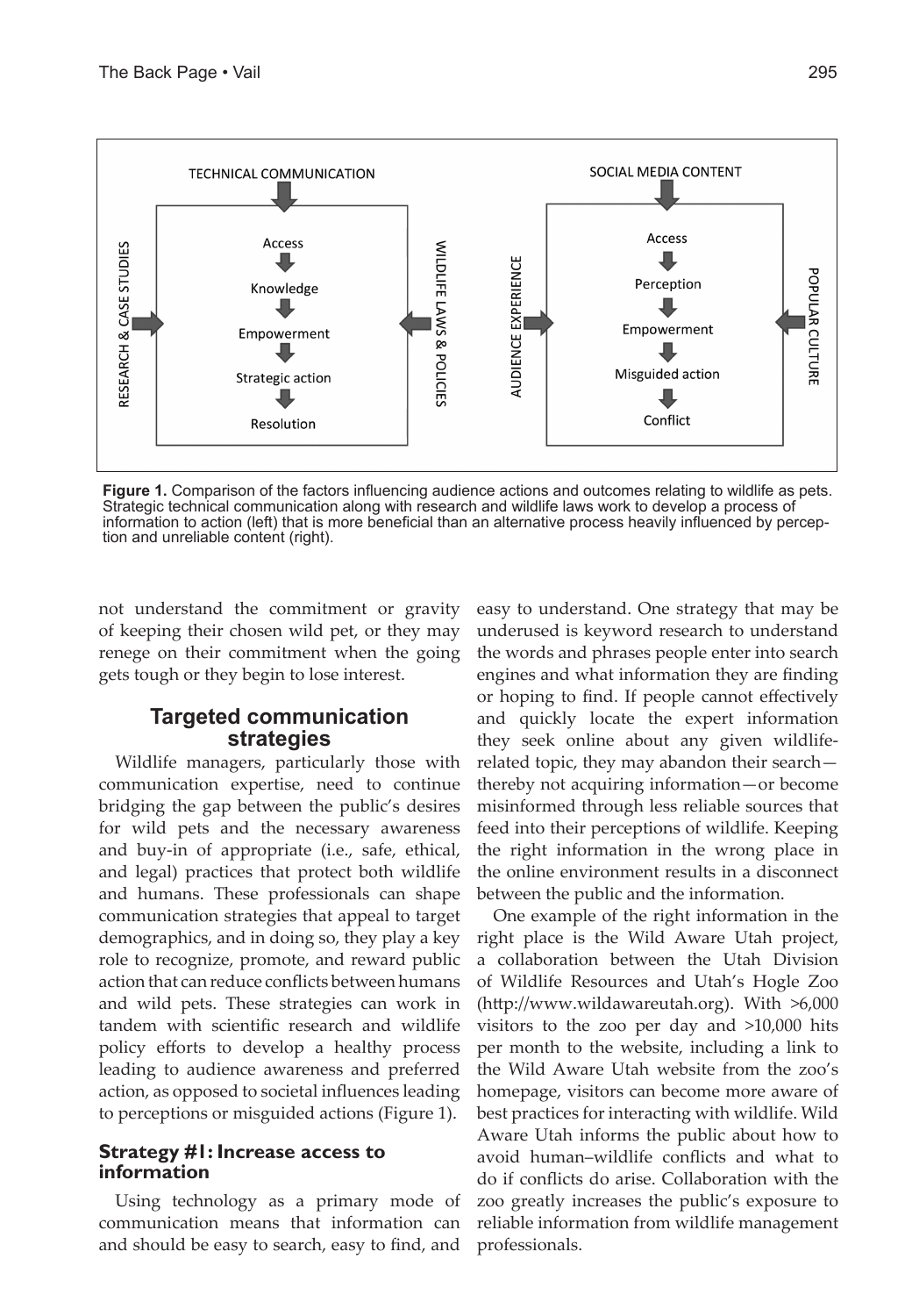#### **Strategy #2: Make data digestible for public consumption**

Part of making information more accessible also means writing in a way that can be understood at a glance and by those who are not in the scientific community. Statistical data or dense and lengthy content that are presented in a more digestible manner suitable for the general public can convey critical information in a more approachable way. Using headings and subheadings, especially on a lengthy web page, helps readers scan for information. Placing the most critical information above the fold of a website also increases the chances that people will acquire the facts even if they do not scroll through the entire page.

#### **Strategy #3: Compel and convince, carefully**

Although wildlife professionals—particularly those in government roles—have the ethical responsibility to present accurate and unbiased information, they also have the opportunity to use language to encourage positive human– wildlife interactions and viewpoints. Decker et al. (2012) stress the importance of word choice in risk communications to convey messages of risk to the public (in their case, relating to zoonoses) without evoking negative feelings about wildlife or causing misguided snap judgments.

When presenting technical information, communicators can appeal to target audiences by using modes of persuasion: ethos (ethical appeal), pathos (emotional appeal), and logos (logical appeal). To convince public audiences toward safer, legal practices relating to wild pet ownership and interactions, wildlife professionals can: 1) demonstrate ethos by establishing themselves as a longstanding and reliable source of information grounded in research and facts; 2) demonstrate pathos through compelling stories that get to the heart of audience needs, evoke emotions, and incite action; and 3) demonstrate logos by emphasizing the "why," "so what," or explanation behind necessary but potentially unpopular policies and practices.

Collaborations with professional communicators who are equipped to generate strategic, audience-centric messaging can greatly

influence public views and actions, but often project budgets do not allow for external expertise or services. In such cases, wildlife professionals should consider continuing education options to expand expertise in technical communication strategies that can be generally applied to their own field.

#### **Strategy #4: Empower people to participate**

Encouraging the public to become active participants in wildlife-related issues and conversations within their communities greatly increases their awareness of and investment in wild pet laws and safe practices. Public forums or online spaces for the public to ask questions of wildlife experts (e.g., Q&A with wildlife managers, exotic pet veterinarians, animal behavior experts) serve to disseminate information as well as provide insight about what the general public wants and needs to know. This could, in turn, inform the messaging of future communications and encourage more accurate word-of-mouth information as the public goes on to tell others what they learn.

#### **Strategy #5: Provide an enticing call to action**

All communications to the public must include a clear and distinct call to action, which directs them toward the desired outcome whether the completion of a particular action or a shift in their perspective about a wildlife issue. Wildlife professionals must consider not only what they want the public to know, but also what they want the public to do with the information. They must present a clear and functional pathway (especially online) to achieve the goal as well as wording that entices the reader to want to take the next step.

An example of an enticing call to action is a website about injured and orphaned wildlife through the Southwest Region of the U.S. Fish and Wildlife Service ([USFWS] 2016). In addition to informing the public about the misconceptions and safest approach with seemingly abandoned wildlife (i.e., leaving them alone), the website provides the contact information of licensed wildlife rehabilitators by state to encourage the public to report wildlife that may need help. Going a step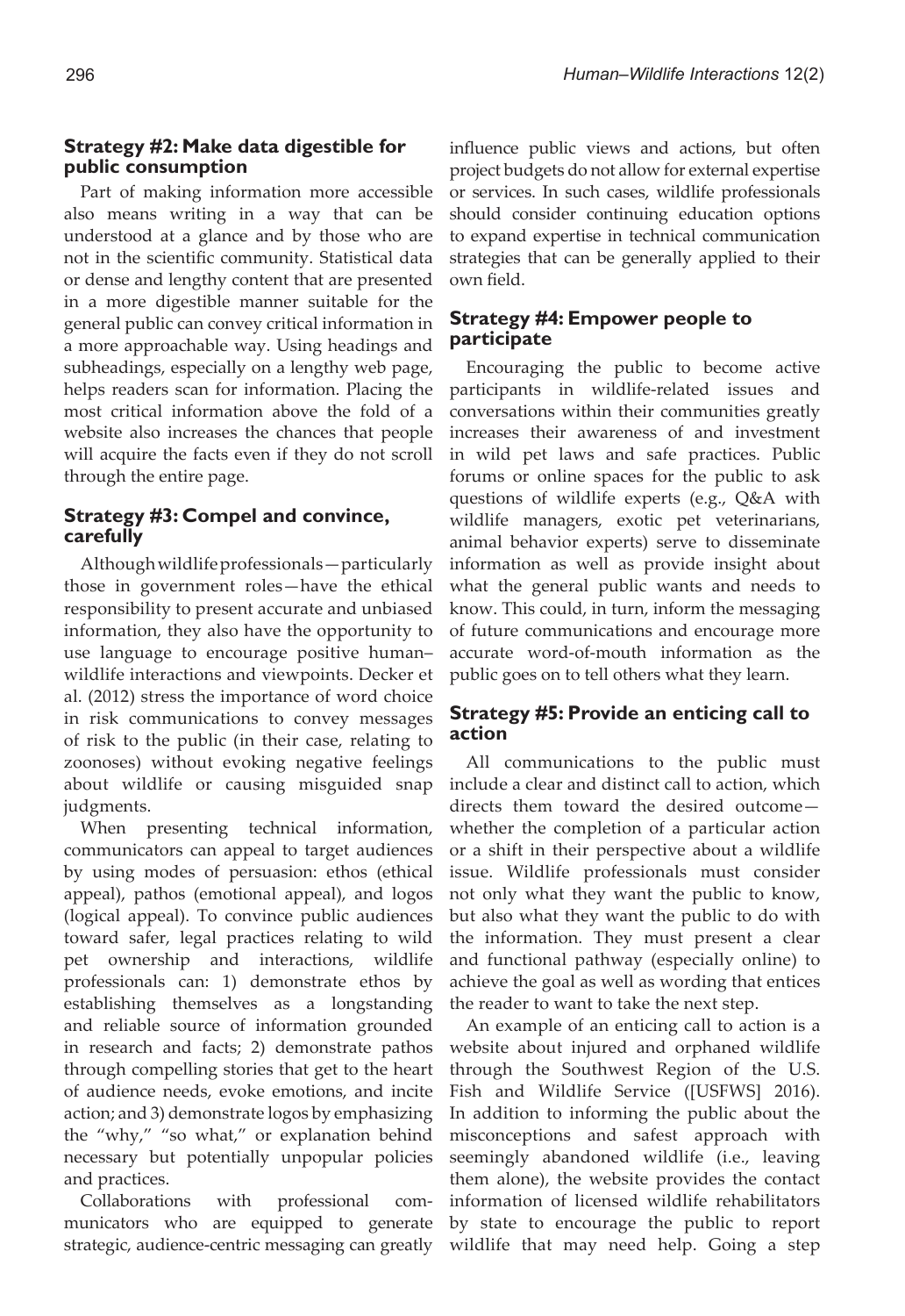further, the website invites the reader to become licensed wildlife rehabilitators, thus becoming part of the solution and providing a path toward fulfilling the public's need to be more directly involved in assisting injured or orphaned wildlife (e.g., see audience persona #2). The Wild Aware Utah website and many others offer a similar approach.

# **The path forward**

The skill of making complex ideas accessible to non-experts—and thereby informing and influencing the public to action—fills a critical need for wildlife professionals. Adding more interpersonal and technical communication courses to wildlife science curriculums would build the capacity of future wildlife professionals to write or speak directly to the public or to specific stakeholder groups. These skills go beyond the ability of writing in the sciences, which tends to be more research and publication based, and rather provides expertise in understanding audiences and how to connect with them to arrive at the desired outcome. For those already in the workforce, continuing education or professional development courses relating to technical communication are practical options. Many educational courses or programs today are available online, meeting needs of professionals who may be constantly in the field for their wildlife management jobs or research.

In the specific case of wildlife as pets, the biggest challenge from a communication standpoint is to maintain the public's passion for wildlife while shifting their perspectives and actions into compliance with better practices that contradict the daily exposure to popular culture trends. Will people forego social media fame by contacting authorities instead of rescuing an injured animal themselves? Will they acknowledge they are not fit or willing to care for an exotic species, even when legally permitted in their state? Will they reason that the risks to human health and safety—whether for themselves or others—outweigh the perks of having a cute and ideally cuddly (but sometimes monstrous) wild animal? Any shifts in public perceptions and actions will depend on who can reach them and present the most compelling case.

# **Acknowledgments**

I thank T. Messmer, editor-in-chief of *Human– Wildlife Interactions*, for valuable feedback that greatly improved this manuscript. Special thanks to R. Orr for adopting an orphaned feral hog and countless other animals, which largely inspired this paper.

### **Literature cited**

- CBS News. 2015. Pumpkin the raccoon is just your average dog. CBS News, October 7, 2015, CBS Corporation, New York, New York, USA, <https://www.cbsnews.com/pictures/pumpkinthe-raccoon>. Accessed February 19, 2018.
- Conover, M. R., and R. M. Vail. 2014. Human diseases from wildlife. CRC Press, Boca Raton, Florida, USA.
- Decker, D. J., W. F. Siemer, D. T. N. Evenson, R. C. Stedman, K. A. McComas, M. A. Wild, K. T. Castle, and K. M. Leong. 2012. Public perceptions of wildlife-associated disease: risk communication matters. Human–Wildlife Interactions 6:112–122.
- Fidino, M., S. W. Herr, and S. B. Magle. 2018. Assessing online opinions of wildlife through social media. Human Dimensions of Wildlife 23:1–9.
- Grant, R. A., V. T. Montrose, and A. P. Wills. 2017. ExNOTic: should we be keeping exotic pets? Animals 7:47.
- Messmer, T. A. 2000. The emergence of human– wildlife conflict management: turning challenges into opportunities. International Biodeterioration & Biodegradation 45:97–102.
- Moorhouse, T. P., M. Balaskas, N. C. D'Cruze, and D. W. Macdonald. 2017. Information could reduce consumer demand for exotic pets. Conservation Letters 10:337–345.
- Nijman, V., and K. A.-I. Nekaris. 2017. The Harry Potter effect: the rise in trade of owls as pets in Java and Bali, Indonesia. Global Ecology and Conservation 11:84–94.
- Shuttlewood, C. Z., P. J. Greenwell, and V. Tamara Montrose. 2016. Pet ownership, attitude toward pets, and support for wildlife management strategies. Human Dimensions of Wildlife 21: 180–188.
- Trigg, J., K. Thompson, B. Smith, and P. Bennett. 2015. Engaging pet owners in disaster risk and preparedness communications: simplifying complex human–animal relations with archetypes.